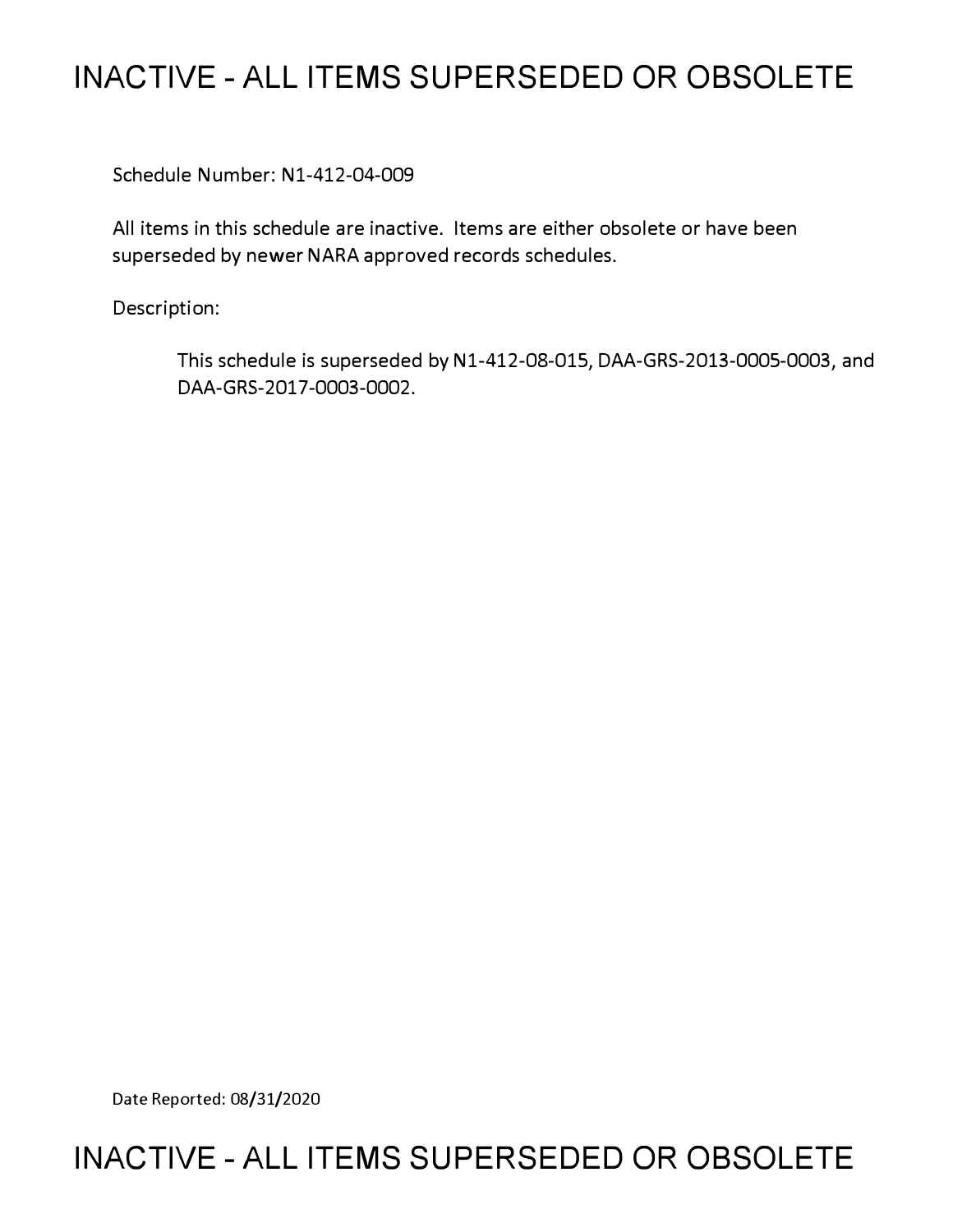|                                                                            |                                                                                                                                                                                                                                                                                                                                                                                                                                                               |                                                         |                                                                                                                                                                                                                         | NWML.                            |
|----------------------------------------------------------------------------|---------------------------------------------------------------------------------------------------------------------------------------------------------------------------------------------------------------------------------------------------------------------------------------------------------------------------------------------------------------------------------------------------------------------------------------------------------------|---------------------------------------------------------|-------------------------------------------------------------------------------------------------------------------------------------------------------------------------------------------------------------------------|----------------------------------|
| <b>REQUEST FOR RECORDS DISPOSITION AUTHORITY</b>                           |                                                                                                                                                                                                                                                                                                                                                                                                                                                               | <b>LEAVE BLANK (NARA use only)</b><br><b>JOB NUMBER</b> |                                                                                                                                                                                                                         |                                  |
|                                                                            | (See Instructions on reverse)                                                                                                                                                                                                                                                                                                                                                                                                                                 |                                                         | $71 - 412 - 04 - 9$                                                                                                                                                                                                     |                                  |
| TO: NATIONAL ARCHIVES and RECORDS ADMINISTRATION (NIR)                     |                                                                                                                                                                                                                                                                                                                                                                                                                                                               |                                                         | <b>DATE RECEIVED</b>                                                                                                                                                                                                    |                                  |
| WASHINGTON, DC 20408                                                       |                                                                                                                                                                                                                                                                                                                                                                                                                                                               |                                                         | $5 - 13 - 2004$                                                                                                                                                                                                         |                                  |
| 1. FROM (Agency or establishment)<br>U. S. Environmental Protection Agency |                                                                                                                                                                                                                                                                                                                                                                                                                                                               | NOTIFICATION TO AGENCY                                  |                                                                                                                                                                                                                         |                                  |
|                                                                            |                                                                                                                                                                                                                                                                                                                                                                                                                                                               |                                                         |                                                                                                                                                                                                                         |                                  |
| 2. MAJOR SUBDIVISION<br>Office of Research and Development                 |                                                                                                                                                                                                                                                                                                                                                                                                                                                               |                                                         | In accordance with the provisions of 44<br>U.S.C. 3303a the disposition request,<br>including amendments, is approved except<br>for items that may be marked "disposition<br>not approved" or "withdrawn" in column 10. |                                  |
| 3. MINOR SUBDIVISION                                                       |                                                                                                                                                                                                                                                                                                                                                                                                                                                               |                                                         |                                                                                                                                                                                                                         |                                  |
|                                                                            |                                                                                                                                                                                                                                                                                                                                                                                                                                                               |                                                         |                                                                                                                                                                                                                         |                                  |
|                                                                            | 4. NAME OF PERSON WITH WHOM TO CONFER                                                                                                                                                                                                                                                                                                                                                                                                                         | 5. TELEPHONE                                            | <b>DATE</b>                                                                                                                                                                                                             | <b>ED STATES</b>                 |
| Chris O'Donnell<br>202 - 566 - 1669                                        |                                                                                                                                                                                                                                                                                                                                                                                                                                                               | $2 - 7 - 05$                                            |                                                                                                                                                                                                                         |                                  |
|                                                                            |                                                                                                                                                                                                                                                                                                                                                                                                                                                               |                                                         |                                                                                                                                                                                                                         |                                  |
|                                                                            | 6. AGENCY CERTIFICATION                                                                                                                                                                                                                                                                                                                                                                                                                                       |                                                         |                                                                                                                                                                                                                         |                                  |
| Agencies,                                                                  | I hereby certify that I am authorized to act for this agency in matters pertaining to the disposition of its records<br>and that the records proposed for disposal on the attached 4 page(s) are not now needed for the business<br>of this agency or will not be needed after the retention periods specified; and that written concurrence from<br>the General Accounting Office, under the provisions of Title 8 of the GAO Manual for Guidance of Federal |                                                         |                                                                                                                                                                                                                         |                                  |
| $\mathbf{X}$                                                               | is not required;                                                                                                                                                                                                                                                                                                                                                                                                                                              | is attached; or                                         | has been requested.                                                                                                                                                                                                     |                                  |
| <b>DATE</b>                                                                | SIGNATURE OF AGENCY REPRESENTATIVE<br>Mestere D'Annell                                                                                                                                                                                                                                                                                                                                                                                                        | <b>TITLE</b>                                            | Agency Records Officer                                                                                                                                                                                                  |                                  |
|                                                                            |                                                                                                                                                                                                                                                                                                                                                                                                                                                               |                                                         |                                                                                                                                                                                                                         |                                  |
|                                                                            |                                                                                                                                                                                                                                                                                                                                                                                                                                                               |                                                         |                                                                                                                                                                                                                         |                                  |
|                                                                            | 8. DESCRIPTION OF ITEM AND PROPOSED DISPOSITION                                                                                                                                                                                                                                                                                                                                                                                                               |                                                         | 9. GRS OR<br><b>SUPERSEDED</b>                                                                                                                                                                                          | 10. ACTION<br><b>TAKEN (NARA</b> |
|                                                                            |                                                                                                                                                                                                                                                                                                                                                                                                                                                               |                                                         | <b>JOB CITATION</b>                                                                                                                                                                                                     | USE ONLY)                        |
|                                                                            | EPA 469 Environmental Information Management<br>System (EIMS)                                                                                                                                                                                                                                                                                                                                                                                                 |                                                         |                                                                                                                                                                                                                         |                                  |
|                                                                            |                                                                                                                                                                                                                                                                                                                                                                                                                                                               |                                                         |                                                                                                                                                                                                                         |                                  |
|                                                                            |                                                                                                                                                                                                                                                                                                                                                                                                                                                               |                                                         |                                                                                                                                                                                                                         |                                  |
|                                                                            |                                                                                                                                                                                                                                                                                                                                                                                                                                                               |                                                         |                                                                                                                                                                                                                         |                                  |
|                                                                            |                                                                                                                                                                                                                                                                                                                                                                                                                                                               |                                                         |                                                                                                                                                                                                                         |                                  |
|                                                                            |                                                                                                                                                                                                                                                                                                                                                                                                                                                               |                                                         |                                                                                                                                                                                                                         |                                  |
|                                                                            |                                                                                                                                                                                                                                                                                                                                                                                                                                                               |                                                         |                                                                                                                                                                                                                         |                                  |
|                                                                            |                                                                                                                                                                                                                                                                                                                                                                                                                                                               |                                                         |                                                                                                                                                                                                                         |                                  |
|                                                                            |                                                                                                                                                                                                                                                                                                                                                                                                                                                               |                                                         |                                                                                                                                                                                                                         |                                  |
|                                                                            |                                                                                                                                                                                                                                                                                                                                                                                                                                                               |                                                         |                                                                                                                                                                                                                         |                                  |
|                                                                            |                                                                                                                                                                                                                                                                                                                                                                                                                                                               |                                                         |                                                                                                                                                                                                                         |                                  |
|                                                                            |                                                                                                                                                                                                                                                                                                                                                                                                                                                               |                                                         |                                                                                                                                                                                                                         |                                  |
|                                                                            |                                                                                                                                                                                                                                                                                                                                                                                                                                                               |                                                         |                                                                                                                                                                                                                         |                                  |
| 7.<br><b>ITEM</b><br>NO.                                                   |                                                                                                                                                                                                                                                                                                                                                                                                                                                               |                                                         |                                                                                                                                                                                                                         |                                  |

PREVIOUS EDITION NOT USABLE

 $\sim 125$ 

 $\sim 100$ 

Prescribed by NARA<br>36 CFR 1228

 $\lambda_{\rm NL}$ 

 $\mathcal{U}_i$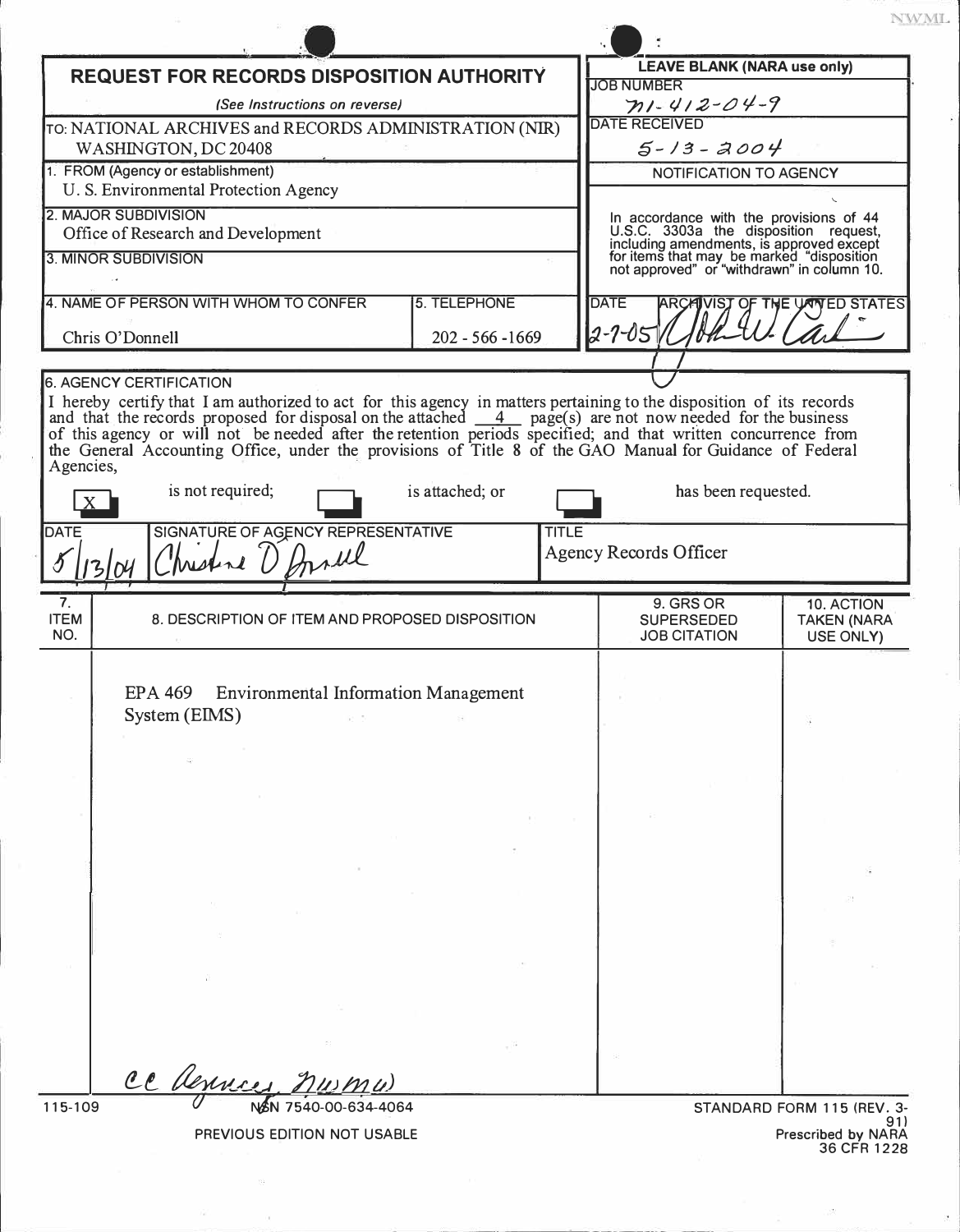# **EPA Records Schedule 469**

**Status:** Final, 02/20/2007

**Title:** Environmental Information Management System (EIMS)

**Program:** Research and Development

**Applicability:** Agency-wide

**Function:** 316 - Applied Research and Science Support

## **NARA Disposal Authority:**

This schedule authorizes the disposition of the record copy in any media (media neutral), excluding any records already in electronic form. Records designated for permanent retention must be transferred to the National Archives in accordance with NARA standards at the time of transfer.

•  $N1-412-04-9$ 

### **Description:**

The Environmental Information Management System (EIMS) ([www.epa.gov/eims\)](www.epa.gov/eims) provides a metadata repository about EPA projects, data sets, databases, models, and documents used or created during various environmental projects. Using common Web browser software, users may conduct searches for specific data, locate descriptive information about environmental project resources, and download (or be connected to) the resulting data, models, and/or other documents for local usage. Data entry is done via forms that store the information into the EIMS database. Metadata reports can be generated by the system to provide metadata information for that particular EIMS record.

### **Disposition Instructions:**

**Item a:** Electronic software program

- **Disposable**
- Delete when superseded by routine software updates and quality assurance check is completed, or when no longer needed.

**Item b:** Input

- **Disposable**
- Delete after the data is entered into the system and verified.

**Item c:** Electronic data

**• Disposable** 

.

 $\ddot{\phantom{a}}$